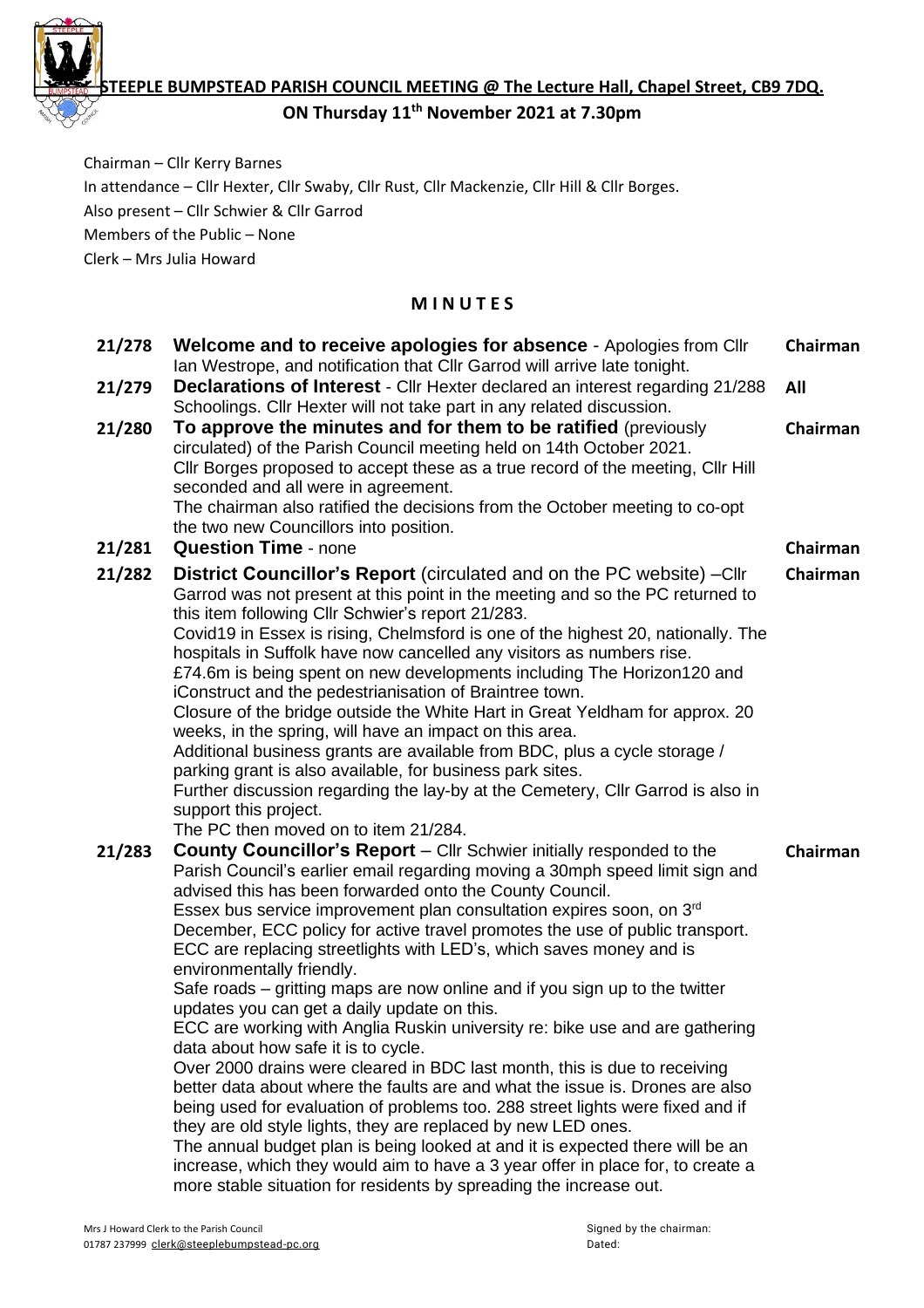

Discussions followed relating to the streetlights and road signage / diversions when there are road works and signs not being collected promptly or at all. Cllr Hill asked about the lay-by by the Cemetery and an update was requested. Cllr Schwier advised that it appears that it has now been de-selected and is not going ahead. The explanation was that this is in part due to the cost and concerns around underpinning the wall by the cemetery. The chairman explained that this is very disappointing, as this leaves the village in the situation where there is nowhere for a funeral hearse to park currently. The Council is advised that we can re-submit our request. In the meantime, the PC can look at alternative ways to approach this rather than the LHP. Further discussions commenced about Poppy fields pavements/ footpaths.

**21/284 Casual Vacancy -** The Parish Council has one casual vacancy, the official notice is posted on our noticeboards and website, and expires on 25/11. After which the Council will look to co-opt into this role. The vacancy is due to Cllr Fellows resignation last month. John had been on the PC for over 30years and has served this village substantially. He was involved in getting the village hall built and funded along with many other things. We thank John for all he has done and he will be missed from the Parish Council. The Chairman then moved on to item 21/295, with the recommendation to **Chairman**

propose John for an Honours award.

**21/285 Church Yard Wall –** this has been an on-going issue, which was put on ice due to Covid. There is a working group which the PC sits on and Cllr Hexter had already volunteered to join this working group prior to becoming a Councillor. Our Chairman will look to get the working group up and running again. Cllr Swaby will also join this working group. Cllr Hexter has already been looking into grants and other funding opportunities, including the Lottery National Heritage funds. **All**

## **21/286 Open Spaces**

**Item 1. Leaf pickup from Horse chestnut trees on Camping Close** this is required each year to help reduce the effect of horse chestnut leaf minor and maintain tree health. We have had a quote through from Country Gardens, a second quote is to come from our Handyman. It has been discussed with the SB Environmental Group who are not able to assist at this point. The Steeple Wombles and / or Scout groups may be able to help and we will discuss this outside of the meeting.

Further discussions around whether the PC can get a green waste bin for the leaves if we asked volunteers to lift them, Cllr Garrod advised this is unlikely.

**Item 2. Mole Hills at the Camping Close** there are new molehills. Looks like it was one mole, however it isn't interfering with the football pitch and it is hoped that the cold ground will make it leave / desist – as per advice from the specialist.

We will wait for the Spring to make any further decisions, but review the situation regularly.

**21/287 Christmas / Festivities –** The events working group and Clerk have been liaising on ways to create a safe Community focused event where people from all age groups could come together if they wish to, within the safe limits set by COVID. **Chairman**

With this in mind we propose that there will be a Community Christmas Tree installed outside the Moot Hall, some wooden decorations provided to children in the village (via the school, pre-school, toddler group and social groups), which will be put on the tree once completed). The tree and lighting have been sourced via donations (tbc) and a budget of approximately £100 (under Section 137) is requested for decorations and mince pies / squash / refreshments (tbc), (there are no facilities to make tea and coffee at the Moot Hall).

Timed power from the Moot Hall has been agreed and the tree will be installed in a weighted pot. There will be a risk assessment completed for this activity.

**All**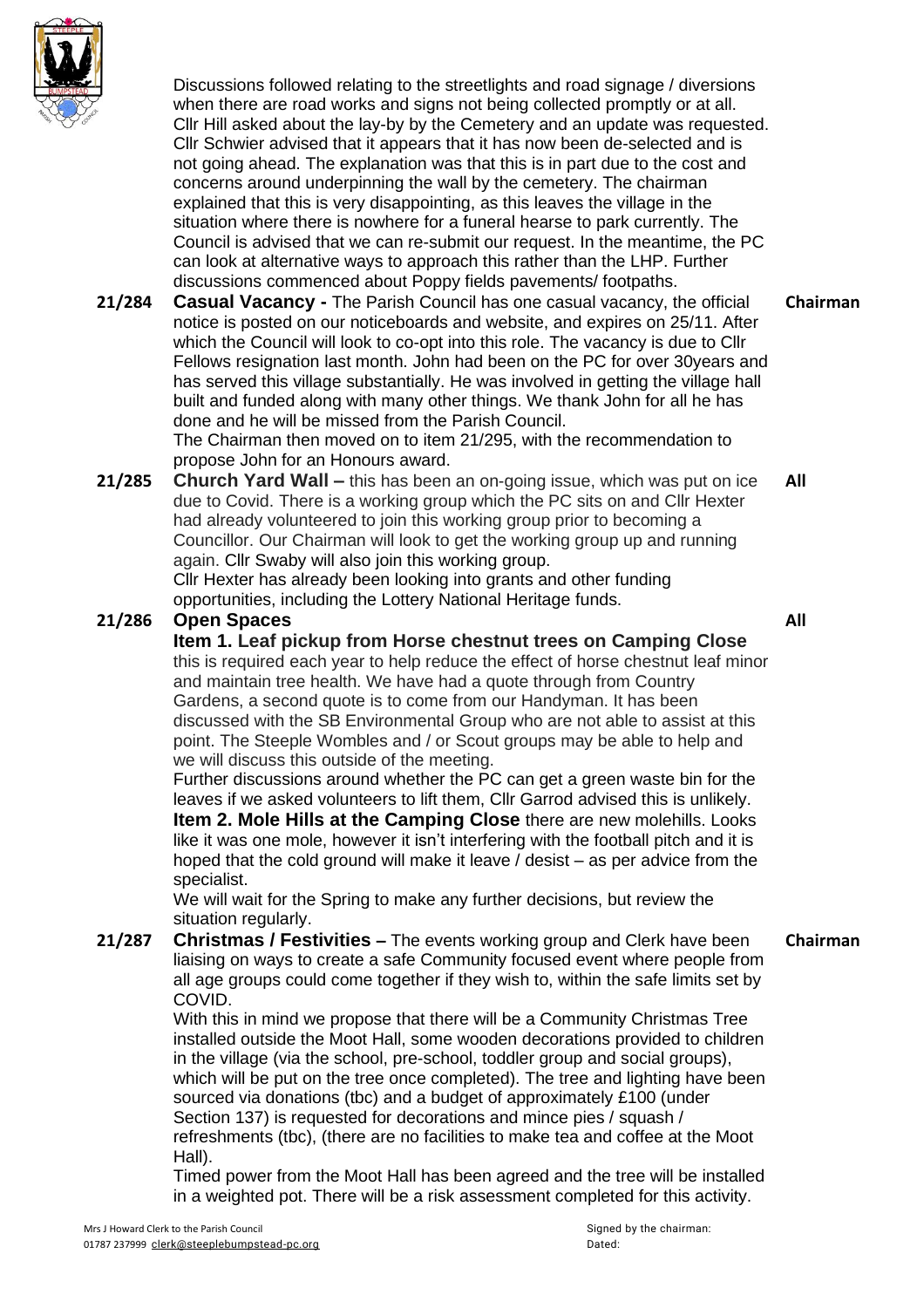

On Friday 3<sup>rd</sup> of December at 5pm the tree lights will be switched on and the Moot Hall will be open with some form of festive refreshment available. We would like people to gather outside, by the pub, observing Covid safety / distancing and enjoy the switch on. Or if preferred, visit at a later time and view the decorations and tree.

The Councillors discussed various aspects of this, including the location and type of tree, a vote was offered but not proceeded with and the proposal was accepted including the virement of £100 from the contingency fund into section 137 budget). We will review it and make changes for the following year.

**21/288 Planning -** Full details can be found on the Braintree District Council Planning Portal.

**All**

## **Item 1. Planning Applications – Received as at 4/11/21**

21/03148/TPOCON - 28 North Street, Steeple Bumpstead – Notice of intent to carry out works to trees in a conservation area – Recommend refusal due to lack of information / justification.

21/03224/COUPA - Upper House Farmhouse Sturmer Road Steeple Bumpstead - Prior approval for the change of use of agricultural building to a dwelling house (Class C3), and for associated operational development - Change of use to 1no. residential dwelling. – **for information only, this is for prior approval.**

2 additional applications came through since the agenda was written, these were also noted at the meeting as follows.

21/03336/HH - 5 Church Street *Removal of existing utility area, erection of single storey cross-wing extension, conversion of existing barn to create home office/workshop, removal of 2No. existing sheds, erection of single-storey outbuilding, reconfiguration of car parking area.* Recommend refusal due to Grade

II\* status and concern about the change to the footprint of the building and the size of the addition. *UPDATE POST MEETING: further information re: consultation of*

*Historic England has led the PC to remove the refusal and opt to not comment.* 'The planning group were concerned about the extended footprint of the new kitchen and initially considered recommending refusal, but in light of further information, now wish to make no comment'.

21/03305/TPOCON - 15 Church Street *Notice of intent to carry out works to tree in a Conservation Area - Lime - diseased limbs to be removed down to living base. The tree is alive at the base and on some younger limbs so the four diseased limbs will be removed with the rest maintained.* Recommend approval

## **Item 2. Planning Applications – Decisions made by Delegated Powers as at 4/11/21** for note and ratification. - NONE

### **Item 3. Planning Applications –** To note any decisions received as at 04/11/21

21/01540/FUL | Construction of 9 No. dwellings, new access from Helions Road and associated development. | Land North of Helions Road Steeple Bumpstead Essex CB9 7DU *Status – Approved at Committee.* 21/02888/HH - Schoolings, 20 Church Street, Steeple Bumpstead - Alterations to *21/01521/HH* reduction in size of proposed new shed/workshop and relocation of existing shed adjacent to the new building. *Status -* **Approved***.* 21/02819/TPOCON – 17 Water Lane, CB9 7DS. Notice of intent to carry out works to trees in a Conservation Area, tree reductions to 3 trees. *Status - Pending Consideration*

#### 21/02770/TPO – 39 Chapel Street, CB9 7DQ. [Notice](https://publicaccess.braintree.gov.uk/online-applications/applicationDetails.do?activeTab=summary&keyVal=QZ2KG8BFFWZ00&prevPage=inTray) of intent to carry out works to 3 trees protected by Tree [Preservation](https://publicaccess.braintree.gov.uk/online-applications/applicationDetails.do?activeTab=summary&keyVal=QZ2KG8BFFWZ00&prevPage=inTray) Order 26/89 - G1 one of which over hangs on the drive and cars which is causing [damage](https://publicaccess.braintree.gov.uk/online-applications/applicationDetails.do?activeTab=summary&keyVal=QZ2KG8BFFWZ00&prevPage=inTray) to the cars - Lime *Status - Permitted* 21/02827/TPCON – 39 Chapel Street, CB9 7DQ. - [Notice](https://publicaccess.braintree.gov.uk/online-applications/applicationDetails.do?activeTab=summary&keyVal=QZDIYKBF07E00&prevPage=inTray) of intent to carry out works to trees in a [Conservation](https://publicaccess.braintree.gov.uk/online-applications/applicationDetails.do?activeTab=summary&keyVal=QZDIYKBF07E00&prevPage=inTray) Area – to significantly reduce the size of 13 trees up to the height of 2.5 [metres,](https://publicaccess.braintree.gov.uk/online-applications/applicationDetails.do?activeTab=summary&keyVal=QZDIYKBF07E00&prevPage=inTray) trim the top slightly to make them look even - these are tall [Conifers](https://publicaccess.braintree.gov.uk/online-applications/applicationDetails.do?activeTab=summary&keyVal=QZDIYKBF07E00&prevPage=inTray) *Status - Permitted*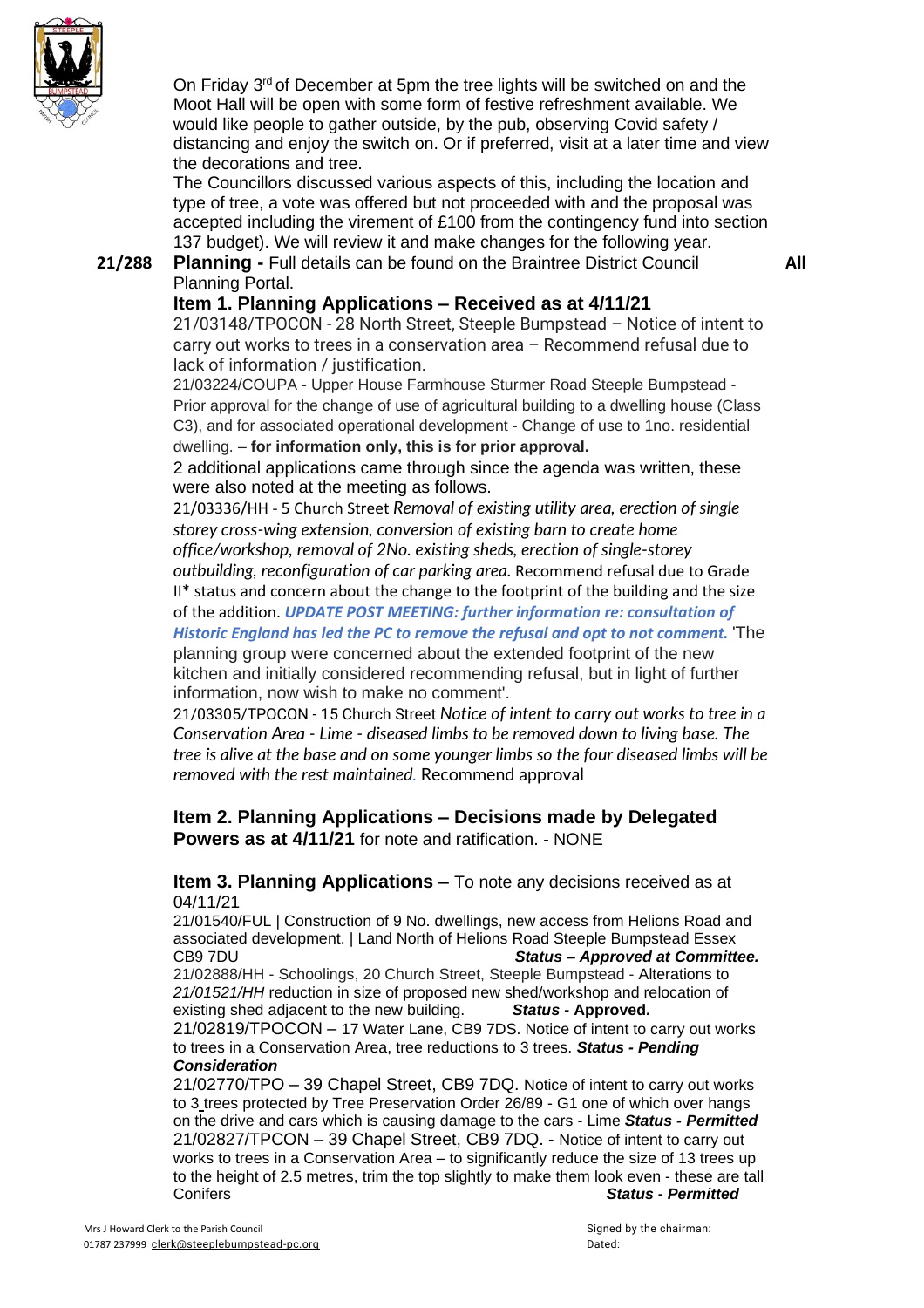

21/02541/FUL - Land At 16 Church Street, Church Street. Demolition of existing outbuilding and erection of 1No. 3-bedroom dwelling house. Alterations to existing site access. *Status - Pending Consideration.*

**Item 4**. **Neighbourhood Plan** (standing Item) – we have applied for funding, which was agreed in principle, however we can't receive the new funding until any surplus funds and there is a disagreement on the amount. Therefore, a new completion report is required. **Chairman**

Action Chairman

**All**

- **21/289 Finance and Administration Item 1. Accounts for Payment –** (previously circulated and appendix a.) An update of the accounts was shared, Cllr Swaby proposed to accept these Cllr Rust seconded, and all were in agreement. **Item 2. Clerks report –** Previously circulated and appendix a. **Item 3. Budget Update –** shared on screen and discussed. In preparation for the annual budget setting in the coming months.  $O$  **THER ITEMS FOR DISCUSSION**
- **21/290 Footpaths / PROW and Mapping –** Cllr Rust shared an update. He has undertaken a first aid course, so that he can take volunteers with him to replace posts. The footpath near Devil's Grove has had its bridge replaced by Highways. The three others reported have not yet been repaired. Footpath 11, by the Endway bridge, has been inspected and awaiting a decision - It was reported with a concern that it may have moved. Most of the paths North, the circular walk etc, have had their posts straightened and new way markers have been put up. Cllr Rust has applied to replace 10 posts, which the working group will undertake after a survey by ECC. Cllr Rust is also working on content for a footpaths section for the website, and is planning a boxing day walk. Walton's lane, is a permissive path, where the land owner has given permission to walk along this path. The farmer had put a gate at either end, potentially blocking the route. Highways are involved in looking into this with the Parish Council. The PC will look to speak to the farmer to see if any issues can be resolved. **Cllr Rust 21/291 Crime Reports** – there have been some recent break-ins to parked vehicles in the village, be vigilant, check your CCTV, the police would be interested in any footage. **All 21/292 BALC meeting –** the BALC meeting on 7 th October was informative in particular someone spoke about section106 money, and some of the hurdles to be prepared for in order to get the most out of this funding. **Chairman 21/293 Village Phone Box, recently used as a library** – BT attended to do some maintenance / upgrades to the wiring and was not happy that it has been used as a community library. Our village handyman kindly came to the rescue and safely removed the books to allow the engineer to work. Approx. 200 books were removed and placed into storage. **All 21/294 Meeting Venues –** at present we are meeting in the Lecture Hall to enable better social distancing, it also allows us to be more environmentally friendly and modernise by using a projector, which the Moot Hall doesn't allow for. Due to time, we couldn't discuss this any further. **All 21/295 Essex Honours Programme –** The Essex Honours Programme is an initiative headed by Her Majesty's Lord-Lieutenant of Essex, Mrs Jennifer Tolhurst, to help recognise more Essex people and volunteer groups for honours and awards. As recorded in item 21/284 the Parish Council would like

to nominate Cllr John Fellows if we are able to do so.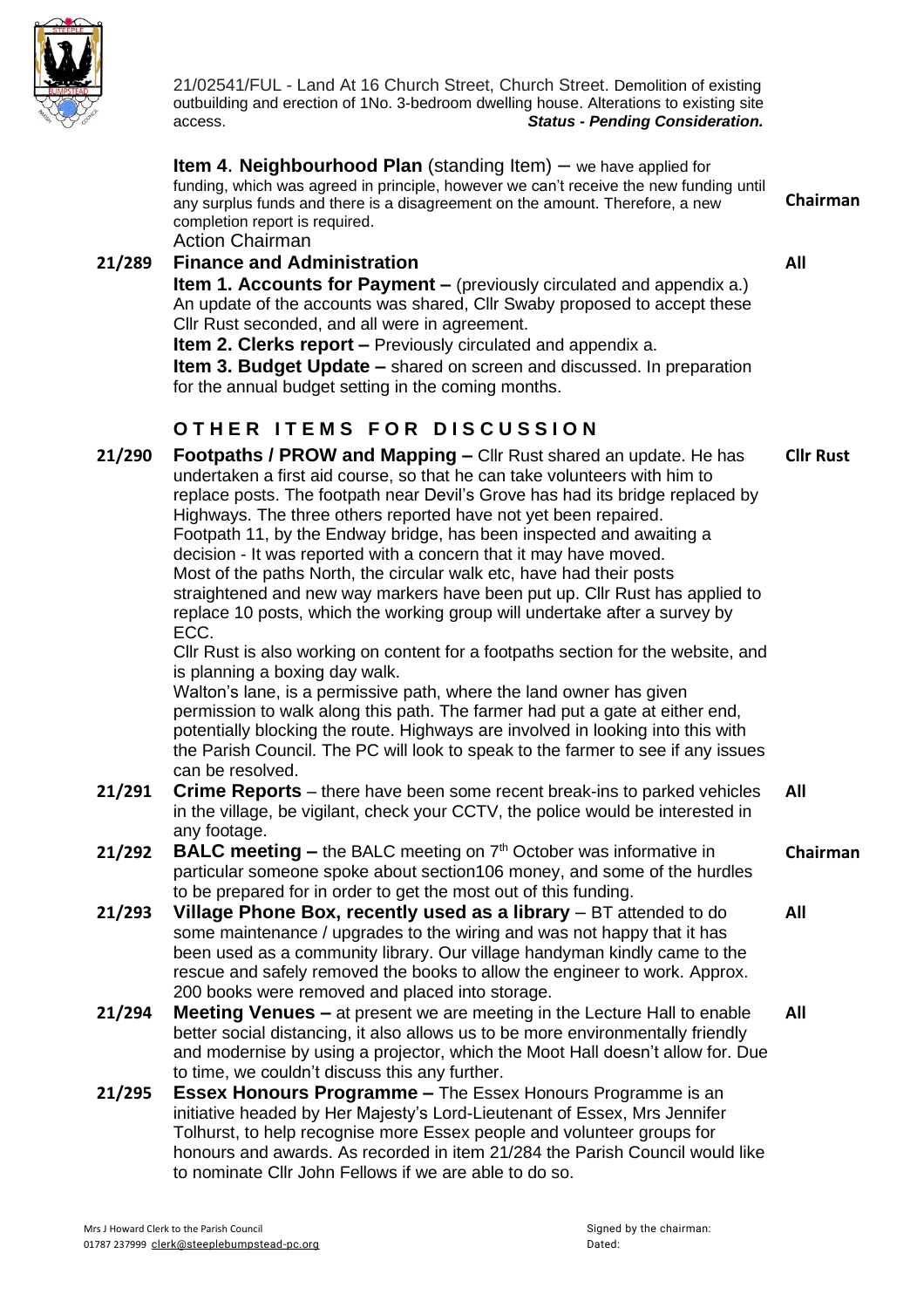

| 41/296 | <b>Queens Jubilee –</b> as we are short of time tonight, an update will be<br>circulated by email and this item will be added to December agenda.                                                                                                                                                            | <b>Cllr Mackenzie</b> |
|--------|--------------------------------------------------------------------------------------------------------------------------------------------------------------------------------------------------------------------------------------------------------------------------------------------------------------|-----------------------|
| 21/297 | <b>Yellow Book – article deadline is 15<sup>th</sup> November, Cllr Hexter has this in</b><br>hand.                                                                                                                                                                                                          |                       |
| 21/298 | Remembrance Parade Sunday 14th November - We will be gathering<br>at the war memorial from 10.30am. Reverend Jonathan Lowe and Cllr<br>Westrope have taken care of plans for the parade and service.                                                                                                         | <b>Cllr Westrope</b>  |
| 21/299 | <b>Information Sharing</b> – items for future meetings / information only<br>Cllr Swaby – drainage concerns at Poppyfields, Cllr Hexter – none, Cllr Borges<br>- none, Cllr Hill - has updated our action plan items, and 1 tree is being<br>planted by Mr Fellows, Cllr Rust – none, Cllr Mackenzie – none. | All                   |
| 21/300 | <b>Next Meeting</b> – Thursday $9th$ December 2021, 7.30pm venue tbc (due to<br>covid restrictions we will review the location of the meeting each month).                                                                                                                                                   | <b>Note</b>           |
| 21/301 | <b>Meeting Close –</b> The meeting was closed by the chairman at 22.11.                                                                                                                                                                                                                                      | <b>Note</b>           |

| Signed by the Chairman |  |  |
|------------------------|--|--|
|                        |  |  |

| Action 1  | 21/283 Look into alternative options for providing a lay-by at the Cemetery | Cllr Swaby and Cllr |  |
|-----------|-----------------------------------------------------------------------------|---------------------|--|
|           |                                                                             | Westrope            |  |
| Action 2  | 21/284 and 21/295 Nominate John Fellows for an Honours Award                | Chairman            |  |
| Action 3  | 21/285 Cllr Barnes to ask the working group to re-focus and restart, and to | Chairman            |  |
|           | accept the two new members (Cllr Swaby and Cllr Hexter)                     |                     |  |
| Action 4  | 21/286 Look into alternative options to remove the leaves each year.        | Chairman, Cllr      |  |
|           | Clerk speak to Matt at Treeworx, Chairman will contact wombles              | Mackenzie and Clerk |  |
|           | Jan Mack to ask the Scouts                                                  |                     |  |
| Action 5  | 21/287 Clerk to purchase and distribute decorations                         | Clerk               |  |
| Action 6  | 21/287 Accept tree and lights and make arrangements for installation        | Cllr Mackenzie      |  |
| Action 7  | 21/287 advertise the Community Christmas Tree light switch on               | Clerk               |  |
| Action 8  | 21/288 item 4. submit updated spend report                                  | Chairman            |  |
| Action 9  | 21/290 Check insurance policy to see how far volunteers are covered, in     | Clerk               |  |
|           | addition to Public Liability.                                               |                     |  |
| Action 10 | 21/290 Create a footpaths update for the Yellow Book article                | <b>Cllr Rust</b>    |  |